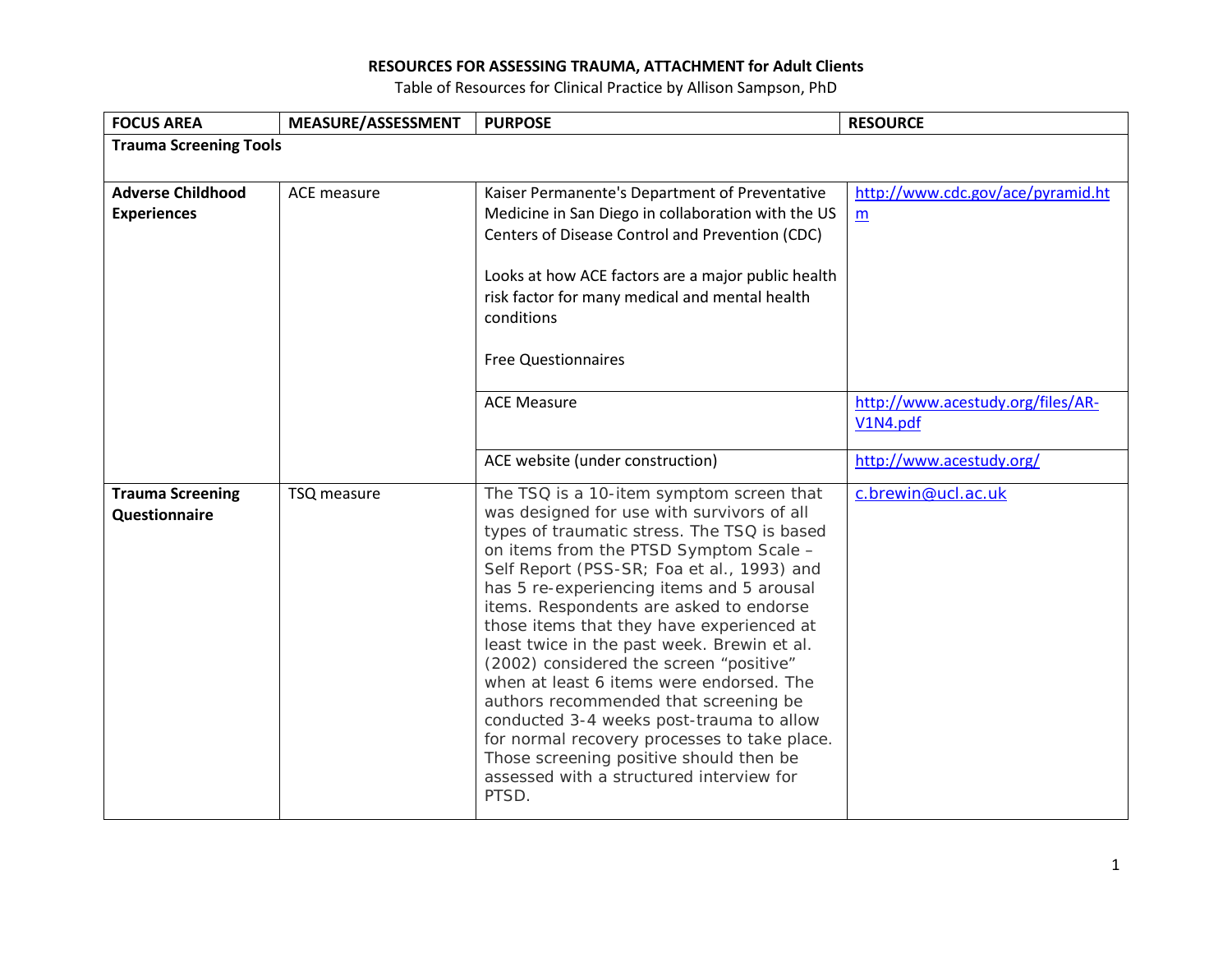| <b>Trauma Screening</b> | Life Events Checklist | The Life Events Checklist (LEC) is a brief,   | http://www.ptsd.va.gov/professi |
|-------------------------|-----------------------|-----------------------------------------------|---------------------------------|
|                         |                       | 17-item, self-report measure designed to      | onal/pages/assessments/life_eve |
|                         |                       | screen for potentially traumatic events in a  | nts_checklist.asp               |
|                         |                       | respondent's lifetime. The LEC assesses       |                                 |
|                         |                       | exposure to 16 events known to potentially    |                                 |
|                         |                       | result in PTSD or distress and includes one   |                                 |
|                         |                       | item assessing any other extraordinarily      |                                 |
|                         |                       | stressful event not captured in the first 16  |                                 |
|                         |                       | items. For each item, the respondent checks   |                                 |
|                         |                       | whether the event (a) happened to them        |                                 |
|                         |                       | personally, (b) they witnessed the event, (c) |                                 |
|                         |                       | they learned about the event, (d) they are    |                                 |
|                         |                       | not sure if the item applies to them, and (e) |                                 |
|                         |                       | the item does not apply to them.              |                                 |
|                         |                       | The LEC was developed concurrently with       |                                 |
|                         |                       | the Clinician Administered PTSD Scale         |                                 |
|                         |                       | (CAPS) and is administered before the CAPS.   |                                 |
|                         |                       |                                               |                                 |
|                         |                       |                                               |                                 |
|                         |                       |                                               |                                 |
|                         |                       |                                               |                                 |
|                         |                       |                                               |                                 |
|                         |                       |                                               |                                 |
|                         |                       |                                               |                                 |
|                         |                       |                                               |                                 |
|                         |                       |                                               |                                 |
|                         |                       |                                               |                                 |
|                         |                       |                                               |                                 |
|                         |                       |                                               |                                 |
|                         |                       |                                               |                                 |
|                         |                       |                                               |                                 |
|                         |                       |                                               |                                 |
|                         |                       |                                               |                                 |
|                         |                       |                                               |                                 |
|                         |                       |                                               |                                 |
|                         |                       |                                               |                                 |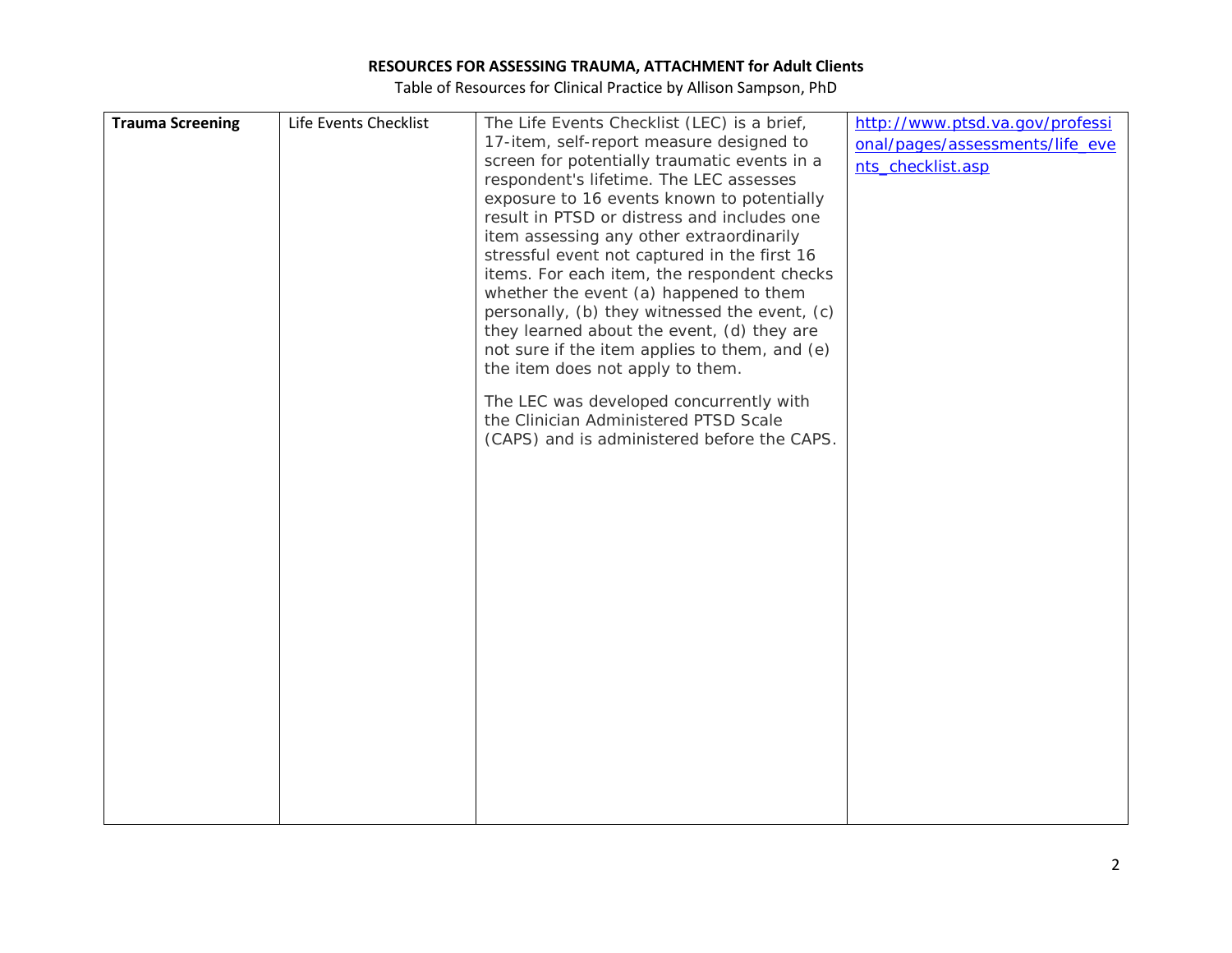| <b>Trauma Assessment Measures</b> |                     |                                                                                        |                                     |  |
|-----------------------------------|---------------------|----------------------------------------------------------------------------------------|-------------------------------------|--|
| <b>Trauma</b>                     | TSI (Trauma Symptom | Need to assess trauma and symptoms to best                                             | http://www.johnbriere.com/tsi.htm   |  |
|                                   | Inventory)          | address them                                                                           |                                     |  |
|                                   |                     |                                                                                        | http://www.johnbriere.com/psych_te  |  |
|                                   |                     | The TSI is a global measure of trauma                                                  | sts.htm                             |  |
|                                   |                     | sequelae; items are not keyed to a specific                                            |                                     |  |
|                                   |                     | traumatic event. It is a 100-item self-report                                          | http://www.ptsd.va.gov/professional |  |
|                                   |                     | measure of posttraumatic stress and other                                              | /pages/assessments/tsi.asp          |  |
|                                   |                     | psychological sequelae of traumatic events.<br>Respondents are asked to rate how often |                                     |  |
|                                   |                     | each symptom has happened to them in the                                               | http://www4.parinc.com/Products/Pr  |  |
|                                   |                     | past 6 months. Items are rated on a 4-point                                            | oduct.aspx?ProductID=TSI-2#Items    |  |
|                                   |                     | frequency scale ranging from 0 ("never") to                                            |                                     |  |
|                                   |                     | $3$ ("often").                                                                         |                                     |  |
|                                   |                     | The TSI has 10 clinical scales that assess a                                           |                                     |  |
|                                   |                     | variety of symptom domains related to                                                  |                                     |  |
|                                   |                     | trauma: Anxious Arousal, Depression,                                                   |                                     |  |
|                                   |                     | Anger/Irritability, Intrusive Experiences,                                             |                                     |  |
|                                   |                     | Defensive Avoidance, Dissociation, Sexual                                              |                                     |  |
|                                   |                     | Concerns, Dysfunctional Sexual Behavior,                                               |                                     |  |
|                                   |                     | Impaired Self-reference, and Tension                                                   |                                     |  |
|                                   |                     | Reduction Behavior. The TSI also includes 3                                            |                                     |  |
|                                   |                     | validity scales that may be useful in<br>identifying response tendencies that would    |                                     |  |
|                                   |                     | invalidate the test results. These scales                                              |                                     |  |
|                                   |                     | assess Atypical Responses, Response Level                                              |                                     |  |
|                                   |                     | (very low reporting), and                                                              |                                     |  |
|                                   |                     | InconsistentResponses.                                                                 |                                     |  |
|                                   |                     |                                                                                        |                                     |  |
|                                   |                     |                                                                                        |                                     |  |
|                                   |                     |                                                                                        |                                     |  |
|                                   |                     |                                                                                        |                                     |  |
|                                   |                     |                                                                                        |                                     |  |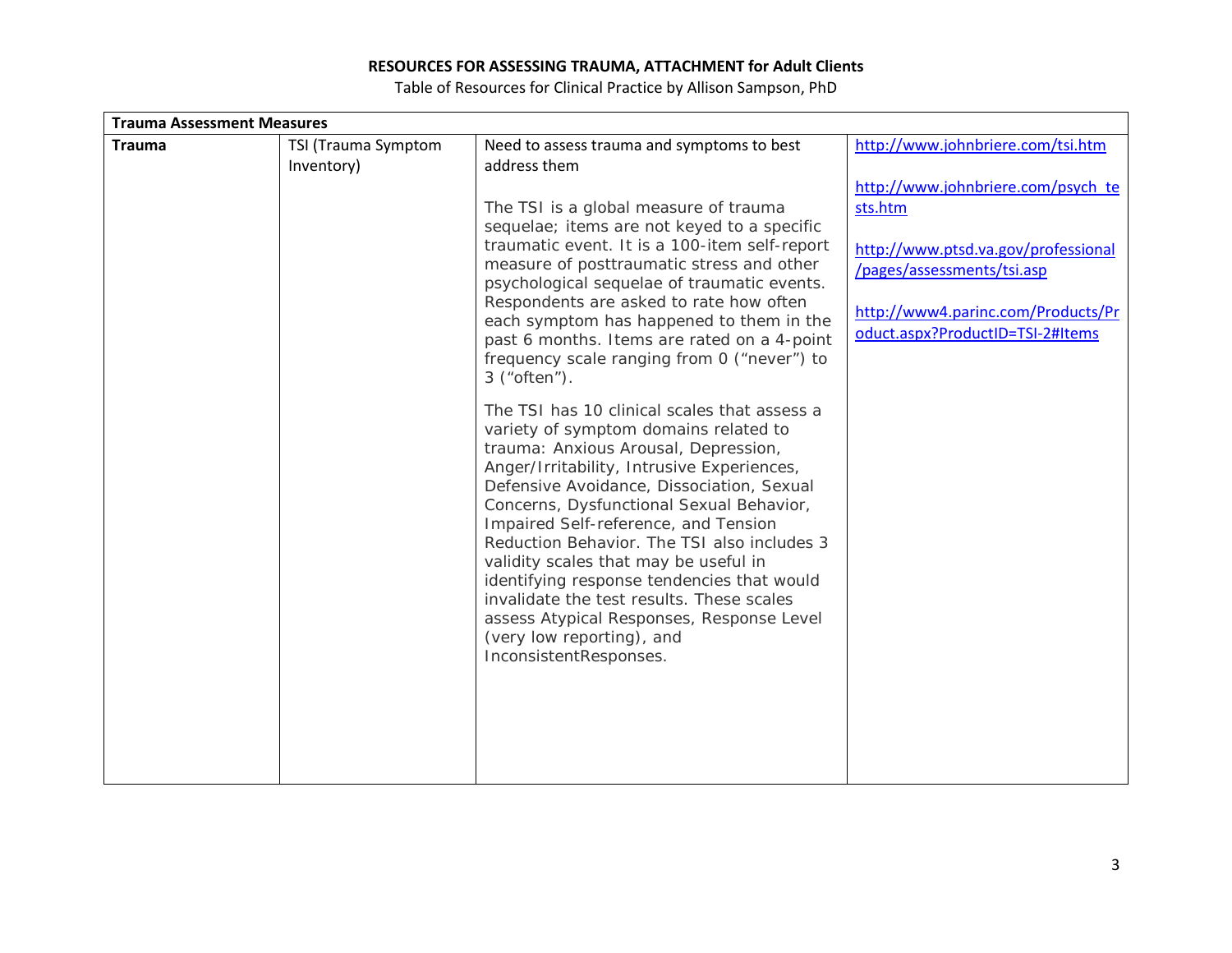| <b>Trauma</b> | Clinician Administered | The CAPS is the gold standard in PTSD         | http://www.ptsd.va.gov/professional |
|---------------|------------------------|-----------------------------------------------|-------------------------------------|
|               | PTSD Scale             | assessment. The CAPS is a 30-item             | /pages/assessments/caps.asp         |
|               |                        | structured interview that corresponds to the  |                                     |
|               |                        | DSM-IV criteria for PTSD. The CAPS can be     |                                     |
|               |                        | used to make a current (past month) or        |                                     |
|               |                        | lifetime diagnosis of PTSD or to assesses     |                                     |
|               |                        | symptoms over the past week. In addition to   |                                     |
|               |                        | assessing the 17 PTSD symptoms, questions     |                                     |
|               |                        | target the impact of symptoms on social and   |                                     |
|               |                        | occupational functioning, improvement in      |                                     |
|               |                        | symptoms since a previous CAPS                |                                     |
|               |                        | administration, overall response validity,    |                                     |
|               |                        | overall PTSD severity, and frequency and      |                                     |
|               |                        | intensity of five associated symptoms (guilt  |                                     |
|               |                        | over acts, survivor guilt, gaps in awareness, |                                     |
|               |                        | depersonalization, and derealization). For    |                                     |
|               |                        | each item, standardized questions and         |                                     |
|               |                        | probes are provided. As part of the trauma    |                                     |
|               |                        | assessment (Criterion A), the Life Events     |                                     |
|               |                        | Checklist (LEC) is used to identify traumatic |                                     |
|               |                        | stressors experienced. CAPS items are asked   |                                     |
|               |                        | in reference to up to three traumatic         |                                     |
|               |                        | stressors.                                    |                                     |
|               |                        | The CAPS was designed to be administered      |                                     |
|               |                        | by clinicians. Full interview takes 45-60     |                                     |
|               |                        | minutes to administer, but it is not          |                                     |
|               |                        | necessary to administer all parts (e.g.,      |                                     |
|               |                        | associated symptoms).                         |                                     |
|               |                        | PTSD Checklist (PCL)                          |                                     |
|               |                        | (over age of 15)                              | http://www.ptsd.va.gov/professional |
|               |                        |                                               | /pages/assessments/ptsd-            |
|               |                        |                                               | checklist.asp                       |
|               |                        |                                               | http://www.mirecc.va.gov/docs/visn  |
|               |                        |                                               | 6/3 PTSD CheckList and Scoring.pdf  |
|               |                        |                                               |                                     |
|               |                        |                                               |                                     |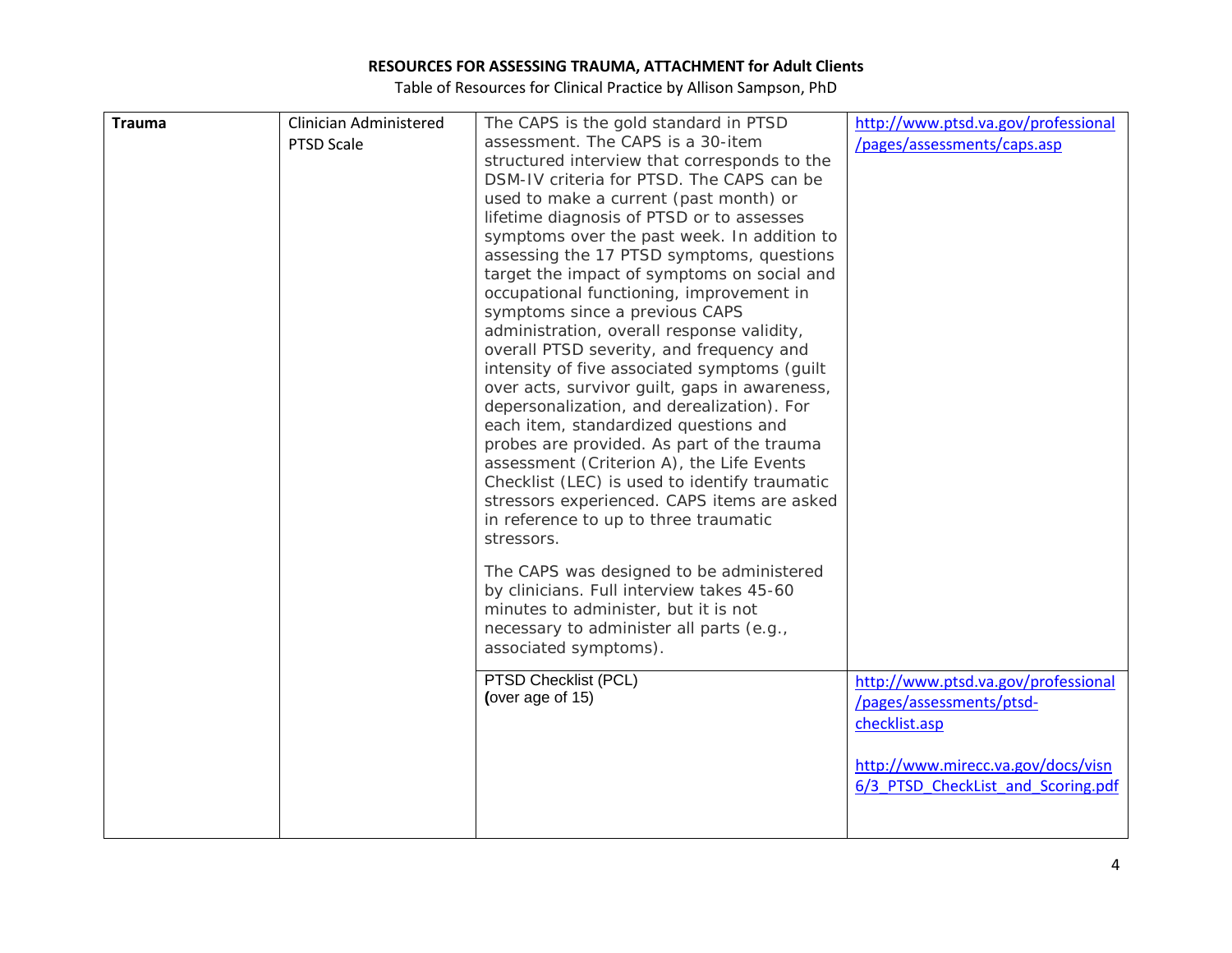| <b>Trauma Resiliency</b>    | <b>Post Traumatic Growth</b> | More and more we are learning to measure                          | http://cust-cf.apa.org/ptgi/        |
|-----------------------------|------------------------------|-------------------------------------------------------------------|-------------------------------------|
|                             | Inventory (PTGI)             | strengths and resiliency factors and learning to                  |                                     |
|                             |                              | bolster these factors in our clients, this measure                |                                     |
|                             |                              | can be used to assess positive attributes that                    |                                     |
|                             |                              | clients and caregivers have through the experience<br>of a trauma |                                     |
|                             |                              |                                                                   |                                     |
| <b>Attachment Measures</b>  |                              |                                                                   |                                     |
| <b>Anxiety/Avoidance in</b> | <b>Adults: ECR-R</b>         | Supports "measuring" or assessing the types of                    | http://www.psych.uiuc.edu/~rcfraley |
| Relationship                |                              | attachment styles adults and possibly adolescents                 | /measures/ecrr.htm                  |
|                             |                              | have using a four categorical model: Secure;                      |                                     |
|                             |                              | Preoccupied; Dismissing; and Fearful                              |                                     |
|                             |                              |                                                                   |                                     |
|                             |                              | <b>Actual ECR-R measure</b>                                       | http://www.psych.uiuc.edu/~rcfraley |
|                             |                              |                                                                   | /measures/ecrritems.htm             |
|                             |                              |                                                                   |                                     |
|                             |                              | Information about scoring ECR-R measure                           | http://www.psych.uiuc.edu/~rcfraley |
|                             |                              |                                                                   | /measures/measures.html             |
|                             |                              |                                                                   |                                     |
|                             | Adults: AAI                  | The Adult Attachment Interview was developed to                   | http://www.patcrittenden.com/inclu  |
|                             |                              | assess attachment styles in adults. During the AAI,               | de/adult attachment interview.htm   |
|                             |                              | the participant is asked to provide five adjectives               |                                     |
|                             |                              | that describe each parent and an example of an                    |                                     |
|                             |                              |                                                                   |                                     |
|                             |                              | episode that illustrates each adjective.                          | Information on the AAI and training |
|                             |                              |                                                                   | in administering it                 |
|                             |                              |                                                                   |                                     |
|                             |                              |                                                                   |                                     |
|                             |                              |                                                                   |                                     |
|                             |                              |                                                                   |                                     |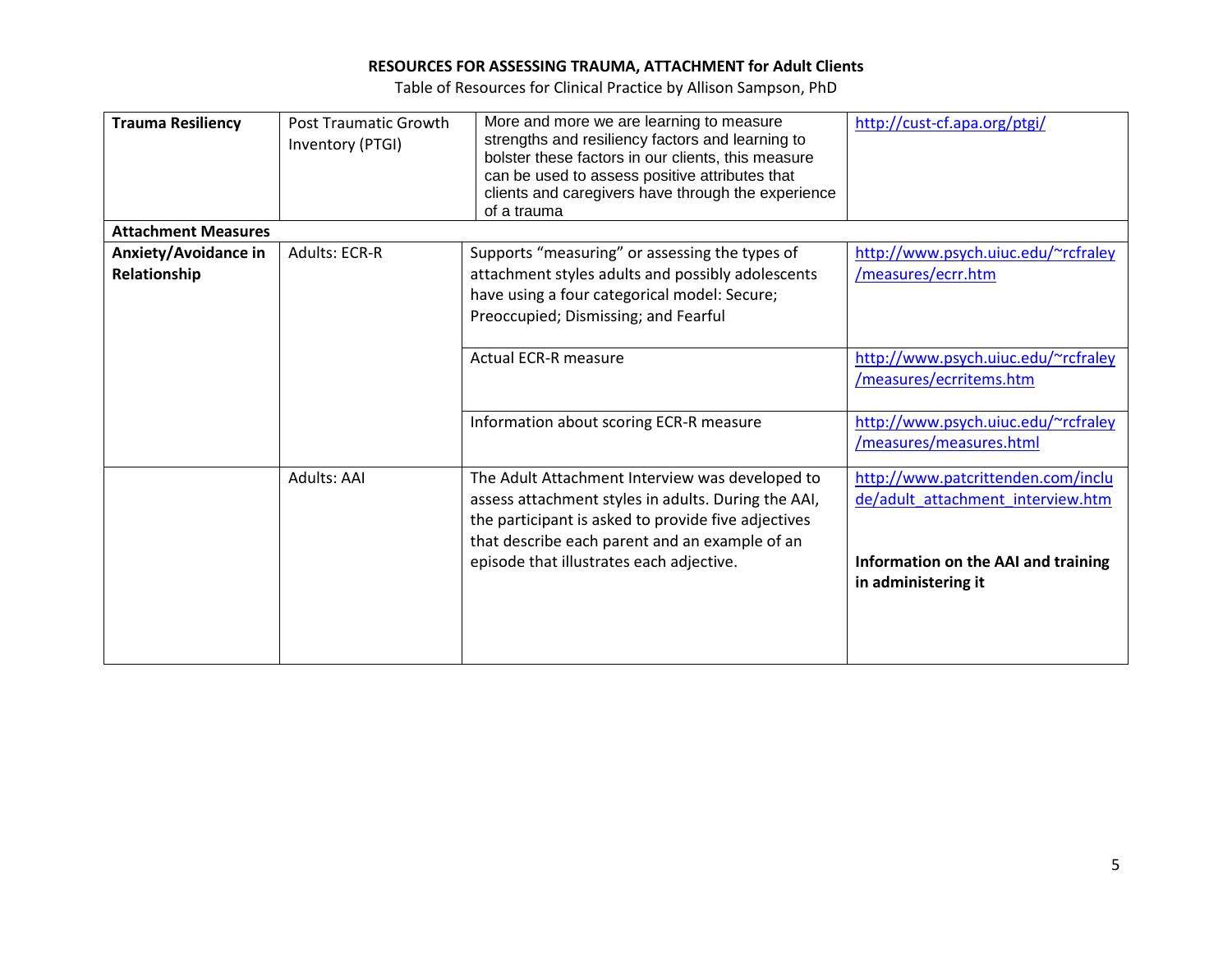| Adults: AAI                                            | Interviewers inquire about the following:<br>How caregivers responded to them<br>when s/he was upset;<br>Whether caregiver threatened<br>$\blacksquare$<br>her/him;<br>Whether s/he felt rejected;<br>Explanation for caregivers behavior;<br>Affect of these childhood<br>■<br>experiences on her/his adult<br>personality                                                                                                                                                                                                                                                                                                                                                                                                     | http://www.patcrittenden.com/inclu<br>de/courses.htm<br>Measures across the LifeSpan for<br>attachment including the AAI                                                            |
|--------------------------------------------------------|---------------------------------------------------------------------------------------------------------------------------------------------------------------------------------------------------------------------------------------------------------------------------------------------------------------------------------------------------------------------------------------------------------------------------------------------------------------------------------------------------------------------------------------------------------------------------------------------------------------------------------------------------------------------------------------------------------------------------------|-------------------------------------------------------------------------------------------------------------------------------------------------------------------------------------|
| Adult Attachment<br>Projective Picture<br>System       | (George, Kaplan, & Main, 1984)<br>A measure that takes less intensive training and was<br>designed to assess the same adult attachment<br>patterns as the AAI<br>8 pictures<br>Agency of Self<br>Connectedness<br>Synchrony<br>Attachment Defensive processes                                                                                                                                                                                                                                                                                                                                                                                                                                                                   | http://attachmentprojective.com/bac<br>kground/                                                                                                                                     |
| Trauma and<br><b>Attachment Belief</b><br>Scale (TABS) | The TABS is the revised version of the Traumatic<br>Stress Institute (TSI) Belief Scale and was designed<br>for use with individuals who have experienced<br>traumatic events. However, it has also been used by<br>researchers to assess the effects of vicarious<br>traumatization. It assesses beliefs/cognitive schema<br>in five areas that may be affected by traumatic<br>experiences: 1) Safety, 2) Trust, 3) Esteem, 4)<br>Intimacy, and 5) Control.<br>The measure yields a total TABS score and scores on<br>ten subscales: 1) Self-Safety, 2) Other-Safety, 3) Self<br>Trust, 4) Other-Trust, 5) Self-Esteem, 6) Other-<br>Esteem, 7) Self-Intimacy, 8) Other-Intimacy, 9) Self-<br>Control, and 10) Other-Control. | http://www.nctsn.org/content/traum<br>a-and-attachment-belief-scale-tabs<br>http://portal.wpspublish.com/portal/<br>page?_pageid=53,70476&_dad=porta<br><b>I&amp; schema=PORTAL</b> |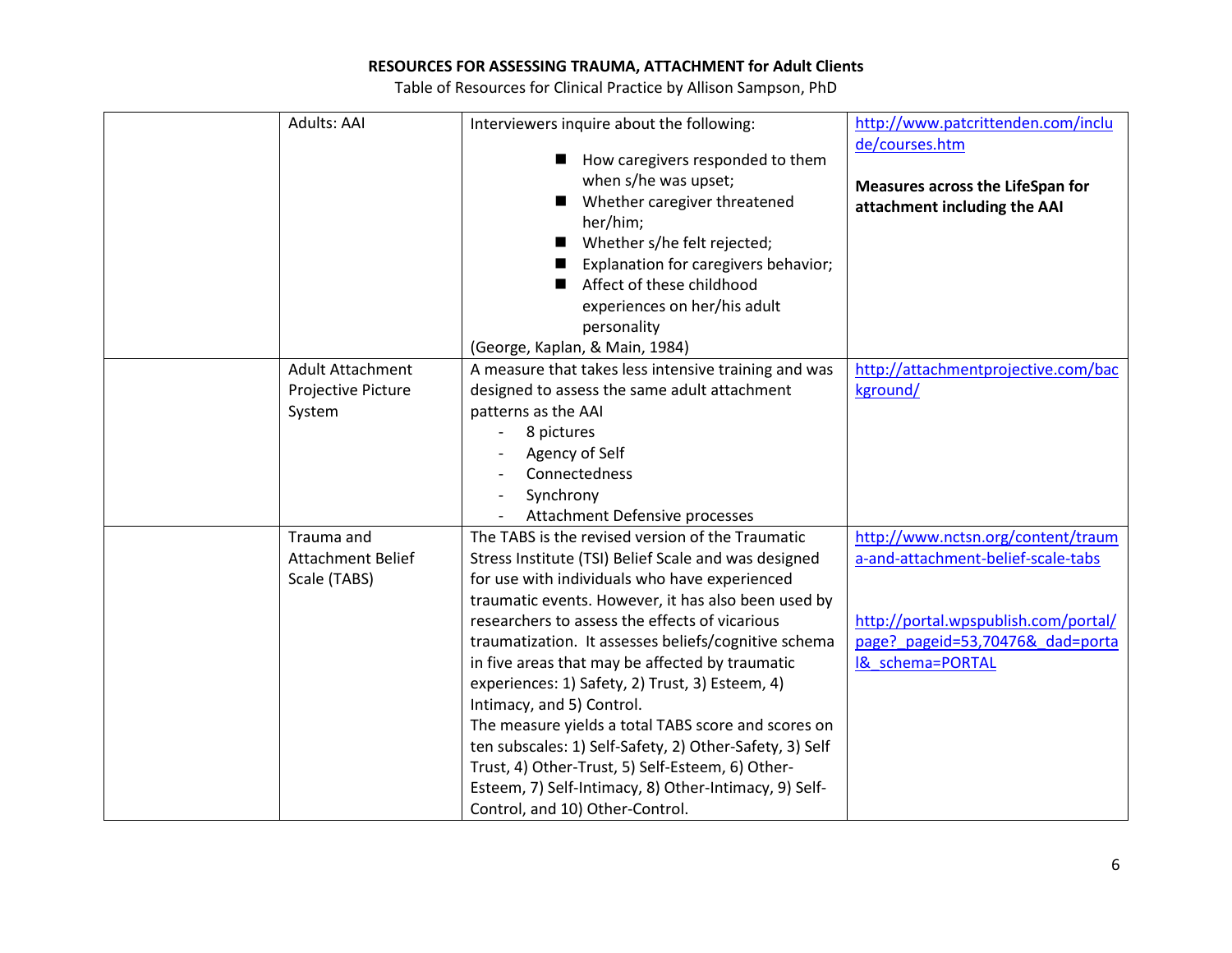|                              | Trauma and                        | The TABS can "help identify possible trauma history, |                                      |
|------------------------------|-----------------------------------|------------------------------------------------------|--------------------------------------|
|                              | <b>Attachment Belief</b>          | psychological themes in trauma materials,            |                                      |
|                              | Scale (TABS)                      | document progress in treatment, and help direct      |                                      |
|                              |                                   | clinicians focus their treatment" (Pearlman, 2003).  |                                      |
| <b>Cognitive Distortions</b> |                                   |                                                      |                                      |
|                              | <b>Tennessee Self Concept</b>     | Widely used self-esteem scale, includes 15 scales.   | http://portal.wpspublish.com/portal/ |
|                              | Scale (TSCS-2)                    | Includes 6 scales of self-concept (physical, moral,  | page?_pageid=53,70247&_dad=porta     |
|                              |                                   | personal, family, social and academic/work) and a    | I& schema=PORTAL                     |
|                              |                                   | total self-concept score.                            |                                      |
|                              | <b>Cognitive Distortion Scale</b> | Includes 40 items and focuses on 5 types of          | http://www4.parinc.com/Products/Pr   |
|                              | (CDS)                             | cognitive distortions:                               | oduct.aspx?ProductID=COG-DS          |
|                              |                                   | Self-Criticism (SC)-Low self-esteem and self-        |                                      |
|                              |                                   | devaluation as expressed in the tendency to          |                                      |
|                              |                                   | criticize or devalue oneself.                        |                                      |
|                              |                                   |                                                      |                                      |
|                              |                                   | Self-Blame (SB)-Extent to which the respondent       |                                      |
|                              |                                   | blames himself or herself for negative, unwanted     |                                      |
|                              |                                   | events in his or her life, including events outside  |                                      |
|                              |                                   |                                                      |                                      |
|                              |                                   | the respondent's control.                            |                                      |
|                              |                                   |                                                      |                                      |
|                              |                                   | Helplessness (HLP)-Perception of being unable to     |                                      |
|                              |                                   | control important aspects of one's life.             |                                      |
|                              |                                   |                                                      |                                      |
|                              |                                   |                                                      |                                      |
|                              |                                   | Hopelessness (HOP)-Extent to which the               |                                      |
|                              |                                   | respondent believes that the future is bleak and     |                                      |
|                              |                                   | that he or she is destined to fail                   |                                      |
|                              |                                   | Preoccupation With Danger (PWD)-Tendency to          |                                      |
|                              |                                   | view the world, especially the interpersonal         |                                      |
|                              |                                   | domain, as a dangerous place.                        |                                      |
|                              |                                   |                                                      |                                      |
|                              |                                   |                                                      |                                      |